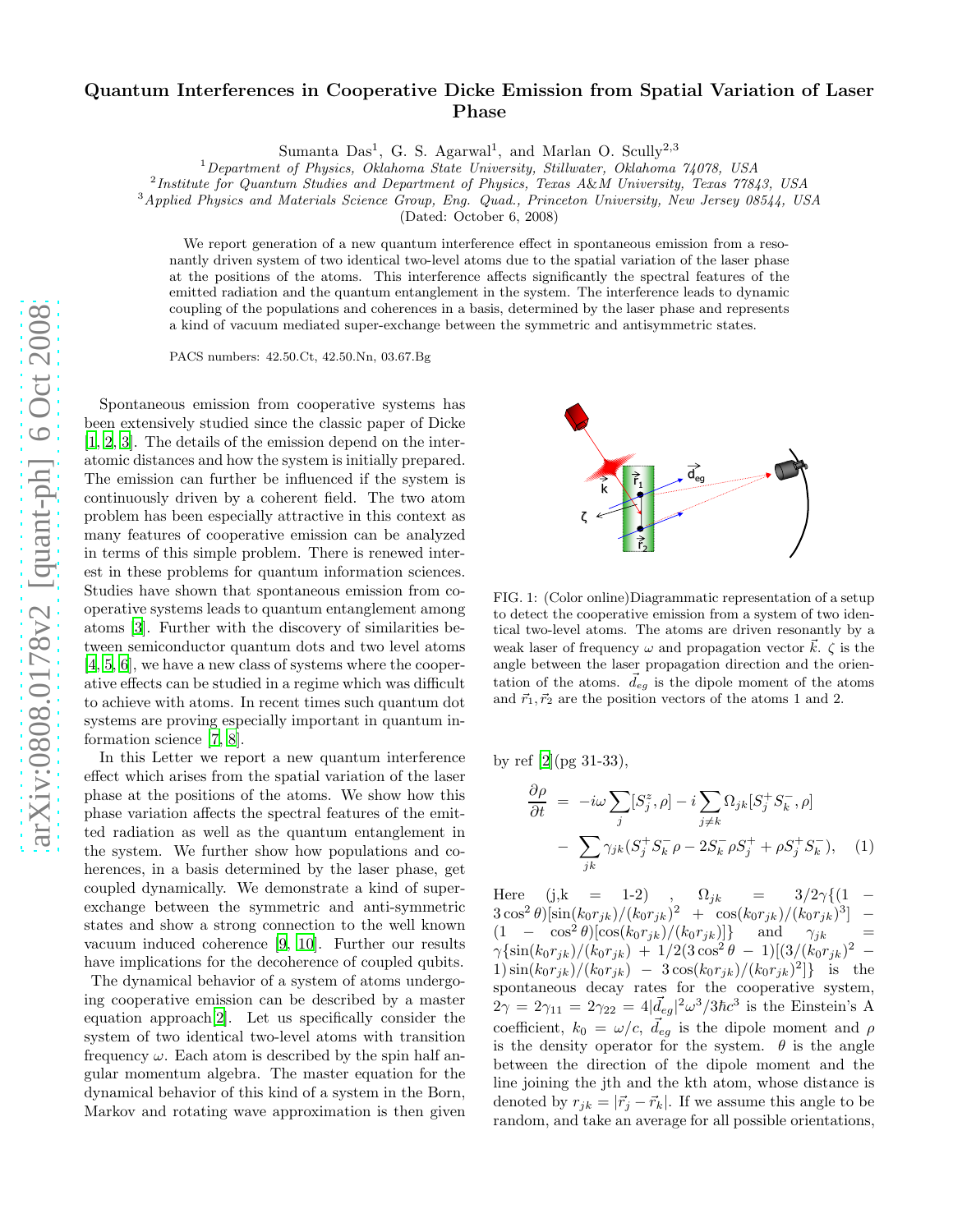then the coefficients in the master equation simplify considerably and are given by  $\Omega_{jk} = -\gamma \cos(k_0 r_{jk})/k_0 r_{jk}$ ,  $\gamma_{jk} = \gamma \sin(k_0 r_{jk})/k_0 r_{jk}$ . The second term in the master equation [\(1\)](#page-0-0) is the dipole-dipole (d-d) interaction term. It arises from the virtual photon exchange between pairs of atoms. It becomes especially significant at small interatomic distances and has important consequences for example it can lead to two photon resonance which was predicted and later observed experimentally [\[11\]](#page-3-10).

Here we assume that the atoms are continuously driven by a resonant laser propagating in the direction  $k$  with frequency  $\omega$ . The driving term is hence given by,

$$
\mathcal{H}_c = -\hbar \sum_j (Ge^{i\vec{k}\cdot\vec{r}_j - i\omega t} S_j^+ + Ge^{-i\vec{k}\cdot\vec{r}_j + i\omega t} S_j^-), \quad (2)
$$

where  $(j = 1,2)$  and  $G = \vec{d}_{eg} \cdot \vec{\mathcal{E}}_o/\hbar$  is the Rabi frequency. Note that we have included the spatially varying phase factors in the driving term. This would affect the dynamical evolution of the system. Our main focus in this Letter is to investigate new effects arising from such a phase variation. We specifically demonstrate how such phase factors can bring out new interference effects which can be experimentally investigated by studying the spectrum of the emitted radiation. While in this letter we concentrate on spectral features and entanglement the previous papers [\[10\]](#page-3-9) examine the effect of laser phase on emission rates. Further we specifically concentrate on the case where the relative inter-atomic distance is smaller than a wavelength when such interference are even more dramatic. The relative orientation  $\phi = \vec{k} \cdot (\vec{r}_j - \vec{r}_k) = 2\frac{\pi}{\lambda} |\vec{r}_j - \vec{r}_k| \cos \zeta$  of the two atoms and the direction of propagation of the laser drive is especially important in this context. Here  $\zeta$  is the angle between the direction of the laser drive and the line joining the jth and the kth atom (see Fig.1). The quantum interference effects discussed in this Letter disappear if the relative orientation is perpendicular to the direction of propagation of the laser field. When the driving laser is weak, it is adequate to consider the generated states in the single photon space and clearly with two atoms starting in the ground state  $|g\rangle \equiv |g_1, g_2\rangle$  we would generate the symmetric state  $|s\rangle$  which depends on the phase of the laser at the location of two atoms [\[10](#page-3-9)],

$$
|s\rangle \equiv \frac{1}{\sqrt{2}} (e^{i\vec{k}\cdot\vec{r}_1} |e,g\rangle + e^{i\vec{k}\cdot\vec{r}_2} |g,e\rangle). \tag{3}
$$

Thus one would expect that once the system is excited to the state  $|s\rangle$ , it would decay to  $|g\rangle$ . However we show that due to quantum interferences associated with the spatial phase  $\phi$ , the system could also be found in the antisymmetric state  $|a\rangle$  defined as,

$$
|a\rangle \equiv \frac{1}{\sqrt{2}} (e^{i\vec{k}\cdot\vec{r}_1} |e,g\rangle - e^{i\vec{k}\cdot\vec{r}_2} |g,e\rangle). \tag{4}
$$

Clearly, if we are working with single photon excitation then it should be adequate to deal with the states  $|s\rangle, |a\rangle$ 



FIG. 2: (Color online) Population of the anti-symmetric state as function of the Rabi frequency for an inter-atomic distance of  $\lambda/8$  and different orientation of the laser. All plotted parameters are dimensionless.

and  $|q\rangle$ . In order to see this we find from the master equation that the population in the symmetric state  $|s\rangle$ is governed by,

<span id="page-1-0"></span>
$$
\dot{\rho}_{ss} = -2(\gamma + \gamma_{12}\cos\phi)\rho_{ss} - i\sin\phi(\gamma_{12} + i\Omega_{12})\rho_{as} \n+ i\sin\phi(\gamma_{12} - i\Omega_{12})\rho_{sa},
$$
\n(5)

We immediately see that the population in the symmetric state decays at the rate  $2(\gamma + \gamma_{12} \cos \phi)$ , however it is also effected by the presence of atomic coherence terms  $\rho_{as}$  and  $\rho_{sa}$  which are dynamically generated. This coupling of populations to the coherences is at the heart of the quantum interference phenomenon [\[12\]](#page-3-11) that we discuss in this letter. From Eq.[\(5\)](#page-1-0) it is clear that this coupling vanishes when the laser propagates in a direction perpendicular to the location of the two atoms  $(\phi = 0)$ . Further from the structure of Eq.[\(5\)](#page-1-0) we can say that such quantum interferences should be especially important for smaller inter-atomic distances as then  $\Omega_{12}$  is large and the coherence terms strongly influence the population dynamics of the symmetric state. Note further that for small times the effect of the quantum interferences does not show up as the solution of  $\rho_{ss}$  is then,

$$
\rho_{ss} \cong 1 - 2t(\gamma + \gamma_{12}\cos\phi),\tag{6}
$$

and hence the effect of interferences should appear in physical parameters which are determined by the long time dynamics. From the master equation we find that if the system starts in the initial state  $|s\rangle$ , then the population  $\rho_{aa}$  of the antisymmetric state  $|a\rangle$  grows as,

$$
\rho_{aa} \sim \sin^2 \phi(|\gamma_{12} + i\Omega_{12}|^2 t^2),\tag{7}
$$

Thus the states  $|s\rangle$  and  $|a\rangle$  get coupled by the vacuum of the electromagnetic field provided that  $\phi \neq 0$  (modulo  $\pi$ ). This is a process in which the transition  $|s\rangle \rightarrow |a\rangle$ is mediated via the state  $|g\rangle$ . It is to be noticed that the asymmetric state for small values of the driving field remains unpopulated if  $\zeta = \pi/2$  ( $\phi = 0$ )[see fig. 2]. However at larger values of the Rabi frequency the two photon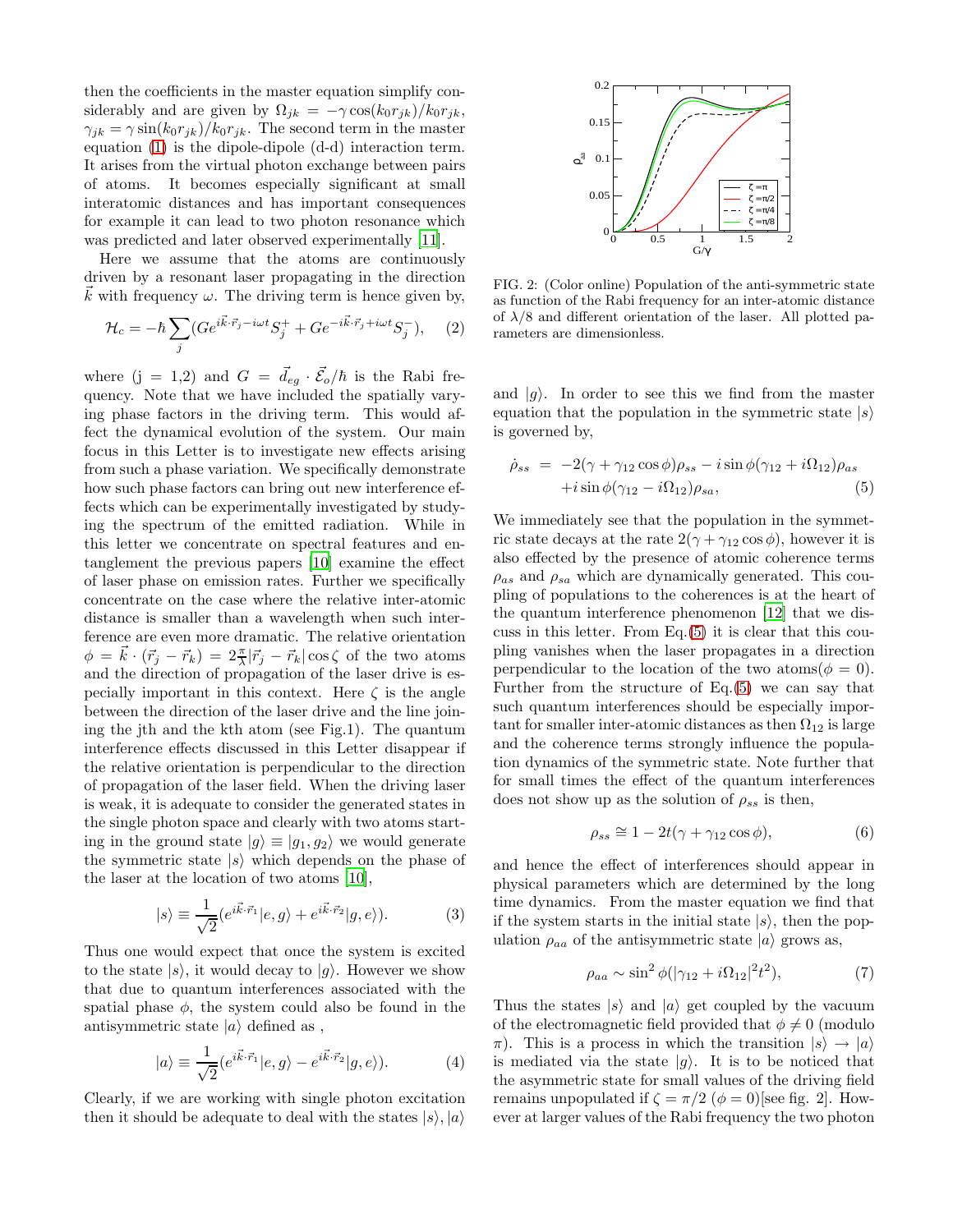

FIG. 3: (Color online) Atomic coherence  $\rho_{as}$  as a function of the Rabi frequency for an inter-atomic distance of  $\lambda/8$  and for different orientations of the laser. The solid and dashed lines correspond to the real and imaginary parts of  $\rho_{as}$ .

state  $|e, e\rangle$  gets populated and this changes the dynamical evolution leading to the population of the state  $|a\rangle$ . In Fig.(3) we show the coherence  $\rho_{as}$  which is quite significant for non-zero values of the angle  $\zeta$ .

To investigate the effects of this interference we study the steady state spectrum of cooperative emission. The incoherent part of the steady state emission spectrum integrated over all solid angles is given by,

<span id="page-2-0"></span>
$$
S(\omega) = \text{Re} \sum_{ij} \gamma_{ij} \int_0^{\infty} d\tau e^{-z\tau} \lim_{t \to \infty} [\langle \hat{S}_i^+(t+\tau) \hat{S}_j^-(t) \rangle
$$

$$
-\langle \hat{S}_i^+(t+\tau) \rangle \langle \hat{S}_j^-(t) \rangle]_{z=i(\omega-\omega_0)/\gamma}.
$$
(8)

We have calculated Eq.[\(8\)](#page-2-0) when the system is driven weakly by a coherent field and for small interatomic distances. Under these conditions the quantum interference effects are dominant. The results of our numerical calculations are shown in Figs (4-5). In the figure (4) we show the incoherent part of the normalized steady state spectrum for a weak coherent drive  $(G = 0.1\gamma)$  and small inter-atomic separation,  $r_{12} = \lambda/8$ . We have normalized the incoherent part of the steady state spectrum by dividing it with two times the steady state value of  $[\langle S^+S^- \rangle - \langle S^+ \rangle \langle S^- \rangle]$  for a single two level atom [\[13\]](#page-3-12). The spectrum exhibits a doublet structure because of the strong dipole-dipole interaction  $\Omega_{12}$  for small interatomic distances. The quantum interferences arising from the spatial phase factor  $\phi$  determine the characteristics of the doublets. For example the peak of the doublet is almost seven times greater, when  $k$  is parallel or anti-parallel to  $\vec{r}_{12}$  in comparison to when  $k \perp \vec{r}_{12}$ . The Fig.(5) shows the incoherent steady state spectrum for a moderately strong driving field strength  $(G = 1.0\gamma)$ . The inset in Fig.(5) is for still larger field strength. The doublet structure vanishes for moderately strong drive as seen in Fig.(5) and we get only the broadened central peak at  $\omega = \omega_0$ . The quantum interference leads to pronounced asymmetry in the spectrum. For even higher



FIG. 4: (Color online)Normalized steady state spectrum of incoherent emission from two identical two level atoms for interatomic separation of  $\lambda/8$  and Rabi frequency of 0.1 $\gamma$ . The relative orientation is given by  $\phi = 2\frac{\pi}{\lambda} |\vec{r}_i - \vec{r}_j| \cos \zeta$ .



FIG. 5: (Color online) Normalized steady state spectrum of incoherent emission for interatomic separation of  $\lambda/8$  and Rabi frequency  $G = 1.0\gamma$ . In the inset we show the spectrum for  $G = 3.0\gamma$ .

field strength (inset of Fig. 5) the cooperative effects are almost insignificant and we get the Mollow spectrum [\[13](#page-3-12)] for a two level atom.

The coupling of coherences to populations in the Dicke problem of cooperative emission can be understood as vacuum induced coherence effect[\[2,](#page-3-1) [3,](#page-3-2) [10\]](#page-3-9). This can be appreciated more clearly at the level of Schrödinger equation. The basic Hamiltonian between the vacuum of the electromagnetic field and the atoms in the interaction picture can be written as,

$$
\mathcal{H}_I(t) = \sum_{jks} \{g_{jks}a_{ks}e^{-i\omega_{ks}t}(S_j^+e^{-i\omega t} + S_j^-e^{i\omega t}) + H.C.\},\tag{9}
$$

Here  $g_{jks} = -i(2\pi ck/\hbar L^3)^{1/2} (\vec{d} \cdot \hat{\epsilon}_{ks}) e^{i\vec{k} \cdot \vec{r}_j}$  is the vacuum coupling strength and the field annihilation(creation) operator is given by  $a_{ks}(a_{ks}^{\dagger})$ . The subscripts  $(k, s)$  denote the  $k^{th}$  mode of the field with polarization along  $\hat{\epsilon}_{ks}$ . The initial state is  $|s, \{0_{ks}\}\rangle$ , and the final state is  $|a, \{0_{ks}\}\rangle$ . Iterating the Schrödinger equation to second order in  $\mathcal{H}_I(t)$  we find that the lowest order non-vanishing